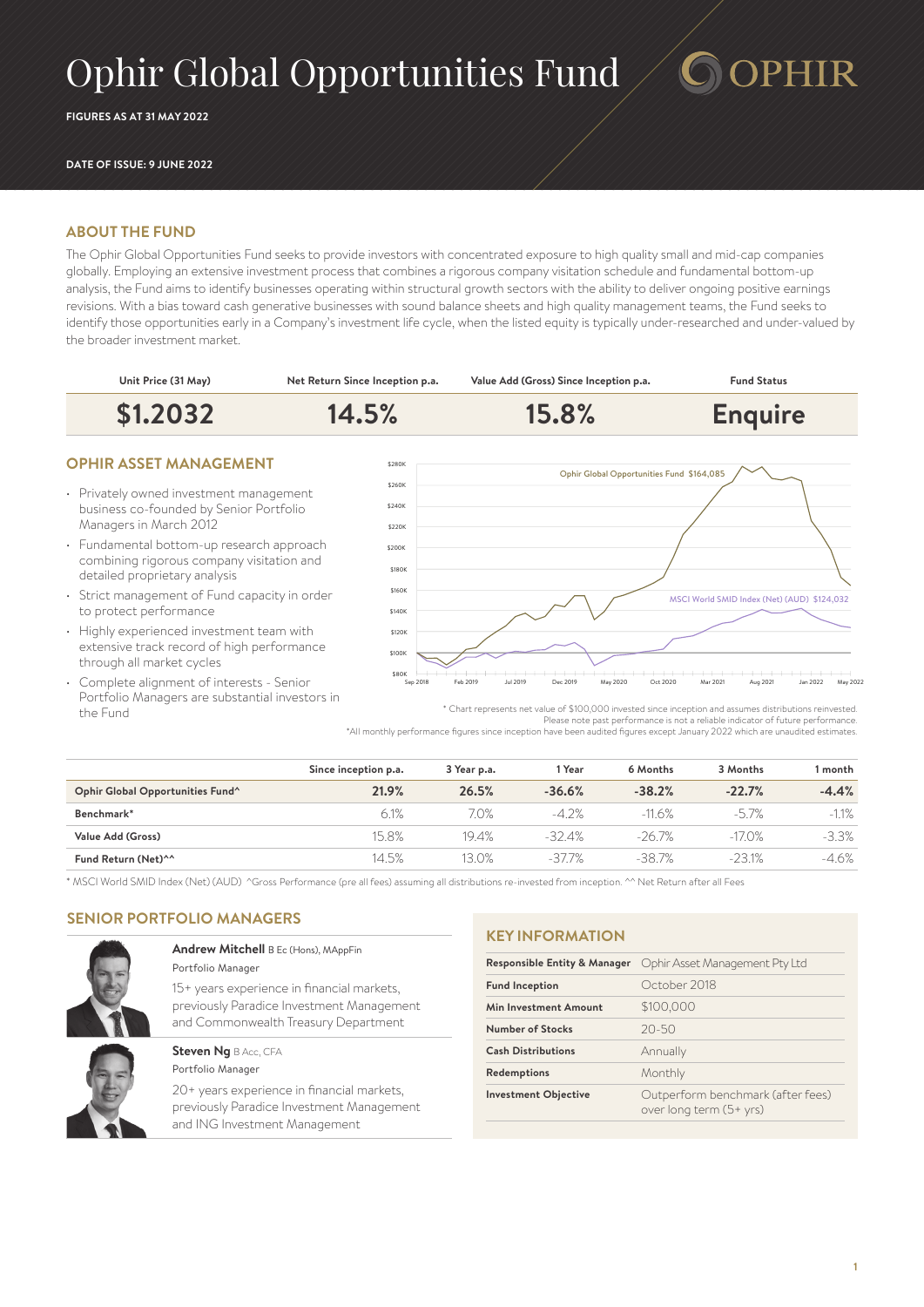# **ALLOCATION OF INVESTMENTS (as at 31 May 2022)**

## **PORTFOLIO SECTOR EXPOSURES GEOGRAPHIC EXPOSURES**



#### **PORTFOLIO CHARACTERISTICS (as at 31 May 2022)**

| 15.5%    |
|----------|
| \$3.729m |
|          |



# **PORTFOLIO METRICS (as at 31 May 2022)**

| Price / Earnings  | 156x  |
|-------------------|-------|
| <b>EPS Growth</b> | 22.5% |
| Net Debt / EBITDA | $-06$ |

\*Numbers are sourced from Bloomberg. PE is weighted harmonic mean, EPS Growth is weighted average with a collar of 0 to 50 and Net Debt/EBITDA is weighted average with a collar of  $0$  to  $10$ .

# **MARKET COMMENTARY**

Most stock markets around the world held up better in May compared to recent months, albeit there was no shortage of volatility. The S&P 500 (+0.2%), Nasdaq (-1.9%), Russell 2000 (+0.1%), Nikkei (+1.6%) and MSCI Europe (-0.6%) indices didn't stray too far from break-even whilst the Australian market bucked the trend and returned relatively poorer results. Larger Australian companies held up significantly better than their smaller counterparts, with the ASX 200 and ASX Small Ords indices returning -2.5% and -7.0% respectively.

The ongoing uncertainties impacting markets such as inflation, supply chain issues and the conflict between Ukraine and Russia persisted during the month. These uncertainties remain fluid and are continuing to weigh on investor sentiment. Consequently, we are witnessing: (1) capital rotate out of small cap companies resulting in less liquidity in this part of the market; (2) value stocks continuing to outperform growth stocks; and (3) interest rate sensitive/bond proxy and resources/energy sectors continuing to materially outperform on a relative basis.

Growth stocks once again underperformed value stocks around the world with the MSCI World Growth and MSCI World Value indices returning -2.2% and +2.2% respectively (in USD). Over the 6 months ending 31 May 2022, the MSCI World Growth index has fallen short of the MSCI World Value index by 23.6%.

May is an important month as companies in the US announce their Q1 earnings and several themes have come to light from our conversations with management teams. The market's earnings growth continues to hold but cracks are beginning to emerge at the consumer level in the US. Many companies have built inventory given supply chain constraints and layoffs are starting to occur as managers are beginning to get concerned about the economic cycle. Stocks in cyclically exposed sectors that printed good results typically rallied on the day and were sold off over the following week in a sign that funds are continuing to shift out of those sectors. Europe was the

most called out region with signs of weakness across both the consumer and enterprise level.

Looking at US Small Cap companies, there was quite a divergence of returns from the various sectors during May. Energy (+13.7%) was the standout performer followed by Utilities (+5.9%) and Financials (+3.6%). Health Care (-4.1%), Real Estate (-3.8%) and Consumer Discretionary (-3.6%) led the laggards.

# **PORTFOLIO COMMENTARY**

During May, the Ophir Global Opportunities Fund returned -4.6% (net of fees) versus the index which returned -1.1%. Since its inception in October 2018, the Fund has returned +14.5% p.a. (net of fees) while the index has returned +6.1% p.a.

As noted in the Market Commentary section, the major ongoing uncertainties are resulting in: (1) capital rotating out of small cap companies; (2) "value" stocks outperforming "growth" stocks; and (3) interest rate sensitive/bond proxy and resources/energy sectors relatively outperforming. The combination of these three phenomena is the key reason behind the Fund's underperformance over the month and so far in 2022.

In terms of the Q1 reporting season, 67% of the stocks in the portfolio have reported earnings so far (not all report quarterly) and the outcomes in relation to our holdings (by portfolio weight) are as follows: 83.8% "beat" guidance, 15.8% reported "in line" with guidance and 0.4% "missed" guidance. A "beat" includes companies that have beaten guidance by 2% or more, "in line" includes companies that reported figures +/- 2% of their guidance and "missed" includes companies that reported figures less than 2% of guidance. As highlighted, the operational performance of our portfolio companies and our ability to get our earnings calls right remains strong. This provides us with confidence that when the market focusses back on company fundamentals again, we will be able to benefit from this shift. Over the long term, we believe, and history shows, share prices follow earnings growth.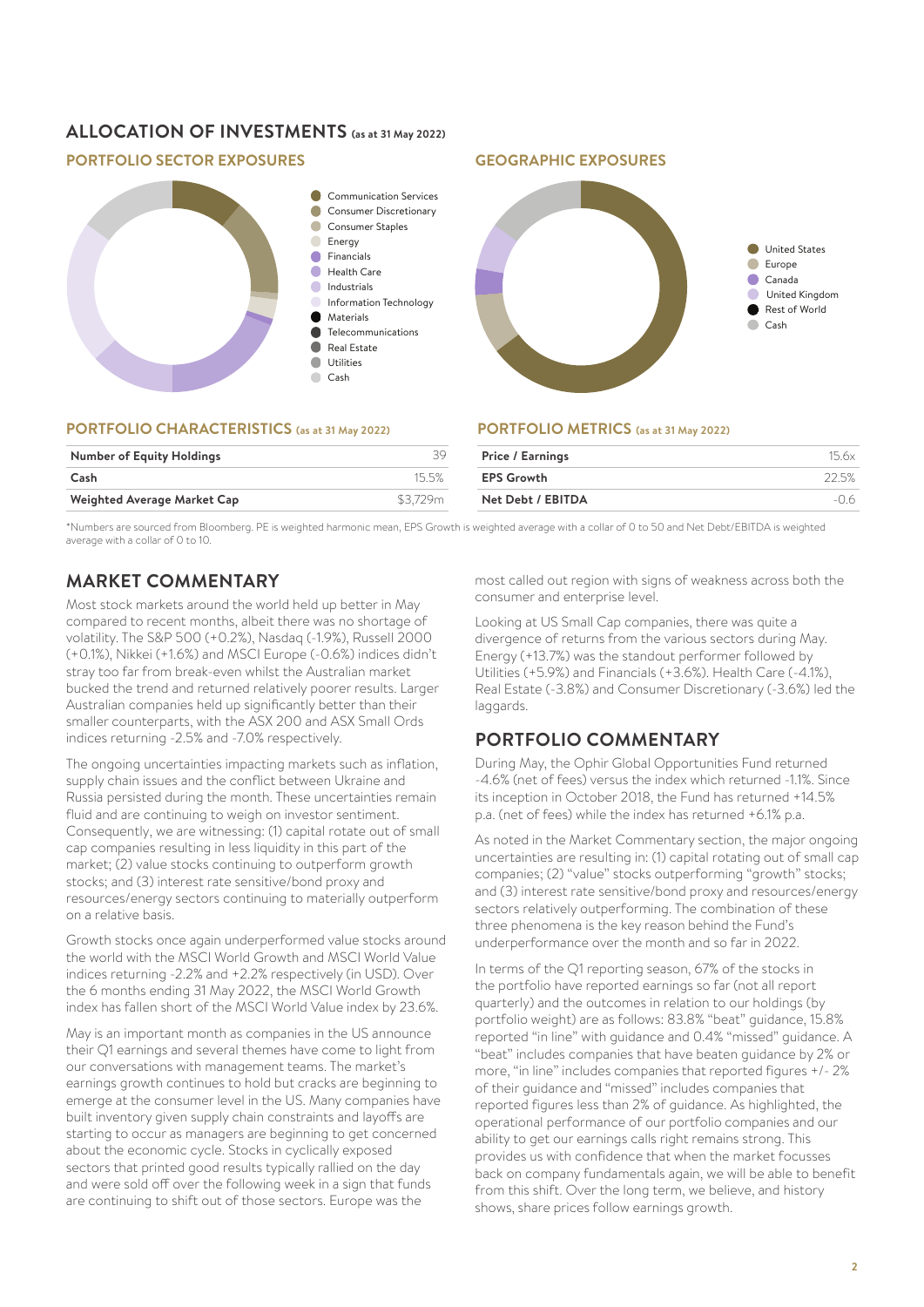In terms of our portfolio positioning, cash levels increased during May and the number of holdings increased to 39 over the month. We remain underweight in interest rate sensitive and bond proxy sectors (Real Estate, Utilities, Infrastructure). Over the month, we continued to focus on upgrading the liquidity and risk profile of the Fund with the ultimate goal of navigating market volatility and preserving capital. This was achieved by continuing to decrease our exposure to consumer discretionary businesses and increase our exposure to defensive growers and companies further up the market cap spectrum.

One of the largest contributors to performance for the month was a business advisory company listed on the Nasdaq. It provides business advisory services in areas including corporate finance & restructuring and forensic & litigation consulting. The company beat guidance by circa 10% on their revenue and profit numbers released during the month. They are facing labour cost pressures but are managing these well while continuing to hire, taking staff away from the other large accounting firms. The company's share price rose +6.5% in May.

One of the largest detractors to performance in May was a boutique fitness franchisor listed on the New York Stock Exchange operating in the US and internationally. The company reported its 2022 Q1 earnings report and over delivered, beating revenues and profits by around 10% and 5% respectively. Nonetheless its share price suffered as the company faced ongoing selling pressure alongside other consumer discretionary companies. The company's share price fell -8.9% in May.

# **OUTLOOK**

We believe given the degree on contraction in valuations that has already occurred, the direction of markets from here will be determined more by the path of company earnings and on this score there are still many uncertainties that may crimp company revenues or constrain margins. However, given consumer spending and wage pressure is weakening as companies slow down their growth, we should see a slow down in demand and inflation should moderate. This in turn should put less pressure on the Fed to aggressively increase interest rates and if they are able to engineer a soft landing, corporate earnings should continue to increase, albeit at a slower rate.

We will continue to focus on identifying good businesses in our wheelhouse that we believe can grow in the current environment. We're continuing to get our earnings calls right in aggregate in line with historical levels and in the long term, we believe earnings growth will be the main driver of share prices.

Whilst this period of underperformance is painful, our experience tells us that vicious sell offs create the best opportunities and ultimately leads to significant future returns when the market starts focusing back on company fundamentals.